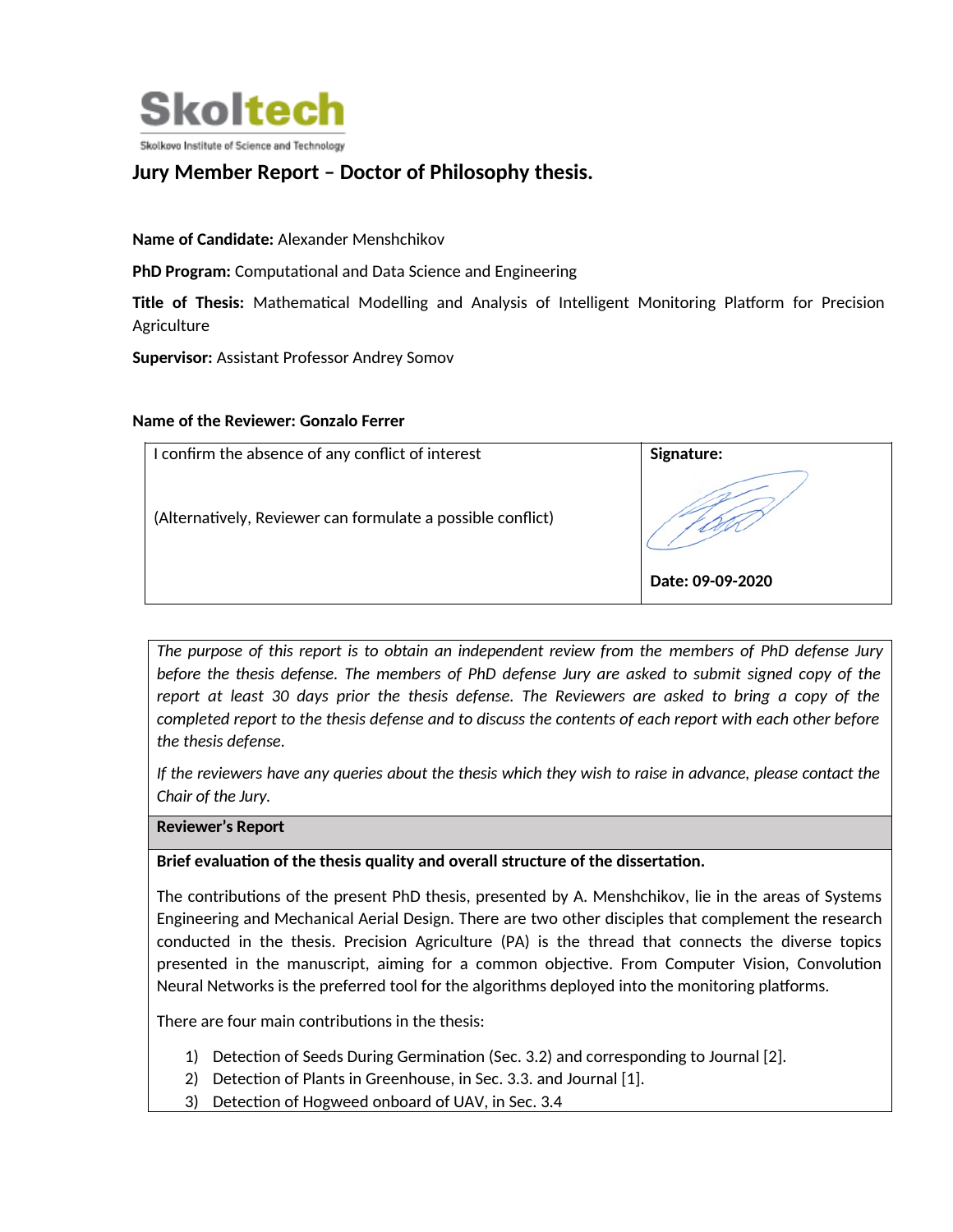4) Morphing Wing for Control of the eVTOL in Sec. 3.5 and Journal [3,4]

The common research question in most of these contributions is "how to design a self-contained system capable of plant detection by using low-power computational devices and maintaining a high level of accuracy on the results?". This idea is embodied into the concept of edge computing, which is applied in the context of this thesis as just described. Each of these topics has its own peculiarities, which make them stand apart from each other. The quality of the research is significant and the amount of work required is considerable.

In my opinion, not all systems should be designed with the edge computing paradigm in mind, there are advantages of distributed computing, and it highly depends on the application. I understand that this is the general topic of the research group, but one expected to find a more open and objective discussion on this issue. After all, the reasons provided advocating for edge computing in precision agriculture are powerful enough.

The last topic on Morphing Wing design is not well aligned with the previous topics related to AP and CV. However, the author has made a great effort to include this topic from the very beginning of the thesis, making it a core component of the manuscript in conjunction with the third topic on weed detection. It is not an easy task to present a holistic view of the research done during the thesis dissertation when the topics studied are so diverse and a priori so unconnected.

One has to mention, that despite this effort on presenting a common view for all research topics, there is no experiment including the fixed wing and the weed detector, which is what the introduction of the thesis states as a motivating argument. This is a flaw in coherence of the research topics and the list of publications, some of them on non-related topics.

Regarding the structure of the dissertation, the manuscript is divided in 4 chapters: introduction, related work, methods and conclusions. This choice for structuring the thesis is unconventional. There are four very distinctive contributions (listed above) and in my opinion, each of them deserves a chapter, with proper introduction and its own conclusions. On its current state, the transition between contributions is too abrupt. In addition, there are repeated parts through the manuscript, such as the selection of the computing devices, their specifications and the motivation for PA using monitoring devices.

There is a point in the introduction which is misleading, since it motivates the work by discussing on future trends on food demands and the use of fertilizers, which is NOT used in any of the research reported in the manuscript. Proposing an application of PA by using modern algorithms of AI such as convnets in embedded systems is a strong enough motivation. Examples of applications are weed detection or seeds detection found in the thesis but there is a multitude of potential applications that might be used in PA with similar methodology.

# **The relevance of the topic of dissertation work to its actual content**

The topic of the dissertation is a combination of many topics such "Mathematical Modeling", "Analysis of Intelligent Monitoring Platform" and "Precision Agriculture". Not surprisingly the actual content matches these topics. Computational Fluid Dynamics is used for modeling and designing the morphing wing. The term intelligent monitoring is most likely referring to the NN architectures used for object detection (1), growth prediction (2) and semantic segmentation (3). The chosen paradigm for processing information is on low-power devices which required a customized study on performance, energy, heat and multiple other criteria.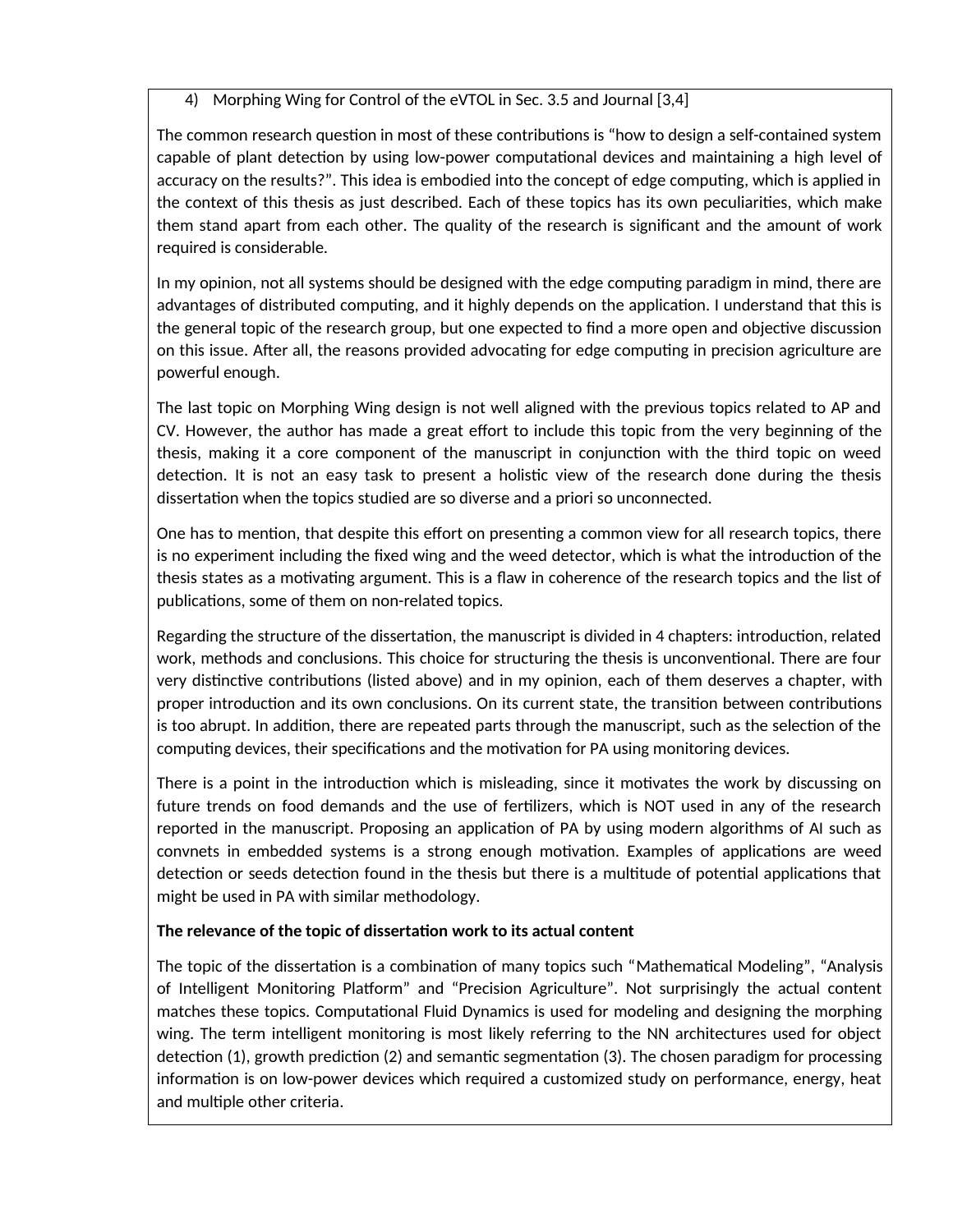### **The relevance of the methods used in the dissertation**

The methods used are very diverse and depend on the task at hand. For instance, on topic (1) on seed detection, a CNN detector is queried over multiple times on a sliding window of small patches of constant size. This is a classical approach in CV. There is not much discussion on other more modern methods for object recognition, such as Faster-RCNN or YOLO (used in another section) which make a more clever use of feature processing in the hole image compared to the sliding window which reprocesses the same regions multiple times. If efficiency is an issue, network architectures should also improve on this regard.

The methods used in (2) for leave prediction seems solid, by using LSTM for sequences of images or the in topic (3) for weed semantic segmentation, where there is a comparative study among different methods before selecting one.

Remark: If algorithm efficiency and computational load are the main bottlenecks for algorithms to run on low-power devices, then why the thesis is not discussing on topics such as network compression or quantification? There is a vast sub-field inside the DL community striving for compression on NN for different reasons, such as cloud servers efficiency. Behind there are leading IT companies and electronic manufacturers, strongly investing on the issue.

On the aerial platform design, Computational Fluid Dynamics and the experimentation in the wind tunnel seem adequate tools and the techniques used are well reported. I am not an expert on this field.

# **The scientific significance of the results obtained and their compliance with the international level and current state of the art**

The scientific results obtained during this thesis, as discussed at the beginning of this review, lie in the areas of Systems Engineering and Mechanical Aerial Design. They show that modern CV algorithms, in particular CNN can be embedded in low-power devices for applications in PA. The digitization of many other activities could benefit from embedded sensing devices and this work is an inter-disciplinary attempt to bring together AI, AP and Systems. In my opinion, the scientific value of this thesis is relevant, many other research groups in the world are looking at these topics right now.

The scientific significance of the aerial design, seems relevant as well (I am not an expert in thee area) although it is a little disconnected with other obtained results.

# **The relevance of the obtained results to applications (if applicable)**

Potentially yes, the results could be applied. The seed germination and greenhouse monitoring could be transferred to a larger scale with some effort. However, the weed detection on a drone or morphing wing, I think, is far from being a prototype.

# **The quality of publications**

The list of publications, checked in WoS for the 2020 year:

-[2] "IEEE Sensors journal" (Q1) IF=3 (Second author) There is a claim on being shared first authors but I could not see any information in the paper.

-[1] "IEEE Transactions on Instrumentation and Measurement" (Q1) IF=3 (Second author). Again, no mention indicating equal contribution, only being the corresponding author.